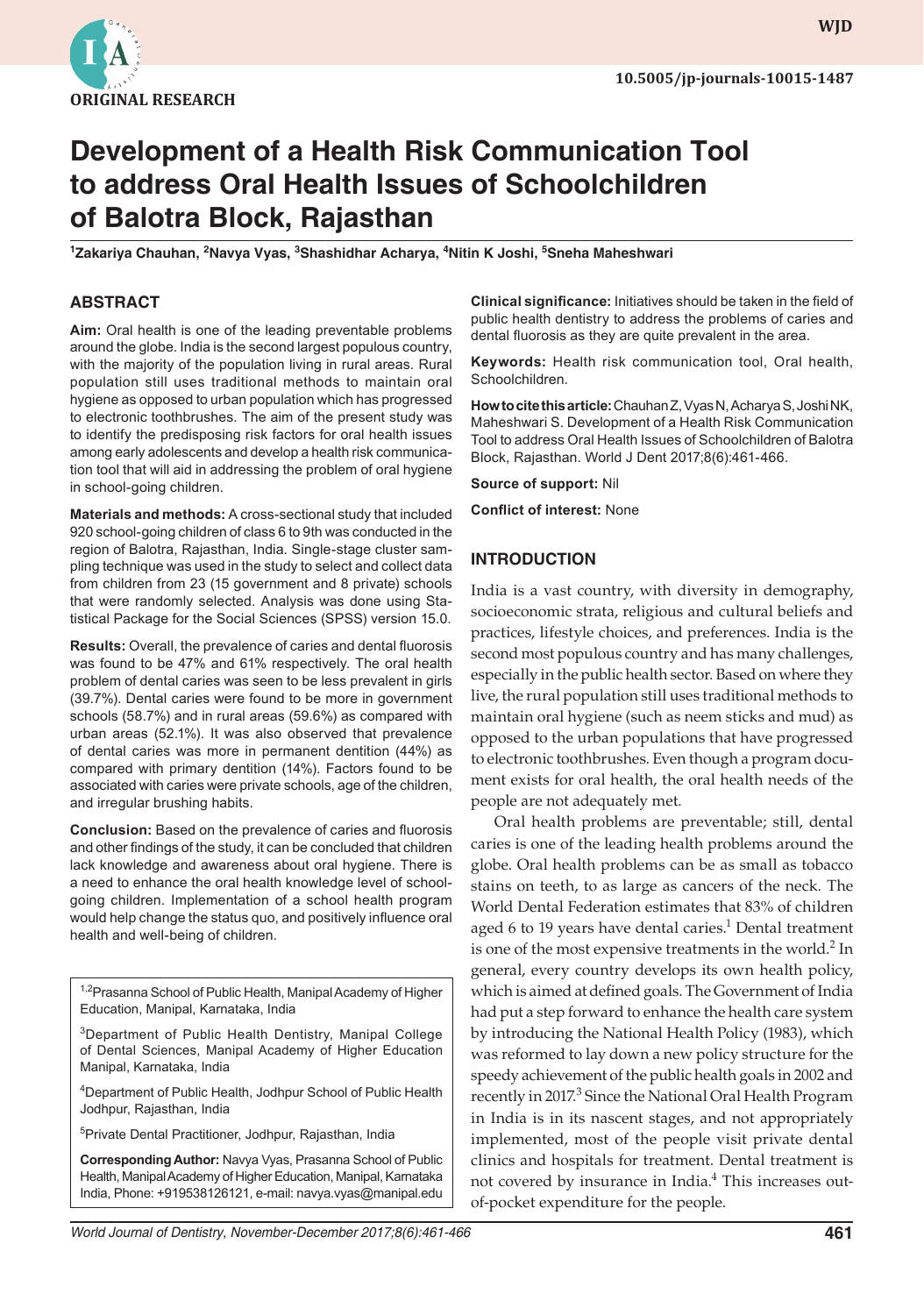Recent studies have suggested that 50% of the schoolgoing children have been suffering from dental caries and more than 9% of the population are affected by periodontal disease.<sup>5</sup> There is a huge demand for financial resources and time to treat dental caries only in schoolchildren of the country. Surveys have found the prevalence of dental caries in children aged 5 years to be 50%; 52.5% in 12-yearolds; 61.4% in 15-year-olds; 79.2% in 35 to 44-year-olds; and  $84.7\%$  in 65 to 74-year-olds. $^6$  However, with a significant geographic imbalance among dental colleges, there has been a great variation in the dentist-to-population ratio in rural and urban areas. There was a marked improvement between the 1980s and 1990s, from 1:80,000 to 1:42,500. At present, the dentist-to-population ratio in India is 1:30,000.<sup>7</sup>

The irony of the budget allocation in India is that, out of the total budget, the amount that is dedicated to health expenditure is very meager, and out of this amount, only a minute percentage is allocated for oral health-related activities.<sup>7</sup> Oral diseases affect the quality-of-life of children and account for pain, impaired esthetics, recurrent infections, eating troubles, sleeping difficulties, emergency visits to dentists and hospitals, poor ability to learn, insufficient nutrition, and improper growth and development. $8$ Dental caries affect the children socially as well as psychologically. Furthermore, treating dental caries in children is expensive not only due to the direct costs of treatment, but also due to the indirect costs, such as the time taken off by the parents to take the child to a dentist.<sup>9</sup>

Rajasthan is the seventh populous state of India, where the majority of the population lives in rural areas. Population ratio of the urban areas is 24.87%, whereas rural population is 75.13%, with a literacy rate of 66% as per the Rajasthan population census data, 2011.<sup>10</sup> The target group in the present study was the children studying in class 6th to class 9th in Balotra block of Barmer district. This district is located in the western part of Rajasthan. The dentists in this region are mostly to be found in distant urban areas with more than 20 dentists in the urban regions of Balotra.

It has been observed that due to lack of health-education program and less awareness regarding oral health, people face a lot of oral health-related troubles. Furthermore, betel nut and tobacco consumption are one of the major issues in this region. Both males and females have the habit to smoke and chew smokeless tobacco very frequently. The school-going children also have habits of betel nuts chewing, which exposes them to detrimental oral health.<sup>11</sup>

## **Aims and Objectives**

The aim of the present study was to identify the predisposing risk factors for oral health issues among early adolescents in this region of Rajasthan and also to determine the prevalence of oral health problems among early adolescents in school; and to also develop a health risk communication tool, which will aid in addressing the problem of oral hygiene in school-going children.

#### **MATERIALS AND METHODS**

The present study was cross-sectional in nature. The study was conducted from January 2017 to May 2017. Schoolchildren of 6th to 9th class, who were willing to participate, and children, who were present on the day of the study, were included in the study. The study constituted of four components which are as follows:

- 1. Oral health screening
- 2. Questionnaire survey
- 3. Data analysis
- 4. Preparation of health risk communication tool.

#### **Sampling Technique**

A permission letter was taken from the Block Education Department of Balotra block before the onset of the study. Ethical clearance was obtained from the ethical committee of the organization. Single-stage cluster sampling technique was used for the study with each school being a cluster. Totally, 23 schools were randomly selected until the sample size was achieved. The selection included 15 government schools and 8 private schools. The study was conducted with a sample size of 920 students, with 40 students selected from each school.

Before the onset of the study, all the selected schools' principals were informed. Two days before the study, an assent form and participation information sheet were given to the children through the teachers. The "World Health Organization (WHO) oral health questionnaire for children" was used for data collection.

Data collection was done from January 2017 to March 2017. The children were initially screened for oral hygiene and then interviewed using a structured questionnaire. Data was analyzed using SPSS version 15.0. Descriptive statistics were computed and reported. Cross-tabs and custom tables were used for stratification of data according to sociodemographic factors. Prevalences of dental caries and dental fluorosis were calculated from the data.

Associations were tested at 95% confidence interval, with alpha set at 5%. Cutoff for p-value was set at 0.05 for hypothesis testing. Logistic regression was done to find the factors associated with dental caries and dental fluorosis separately.

#### **Health Risk Communication Tool**

After obtaining the results from the data, a health risk communication tool was developed (Fig. 1). This tool was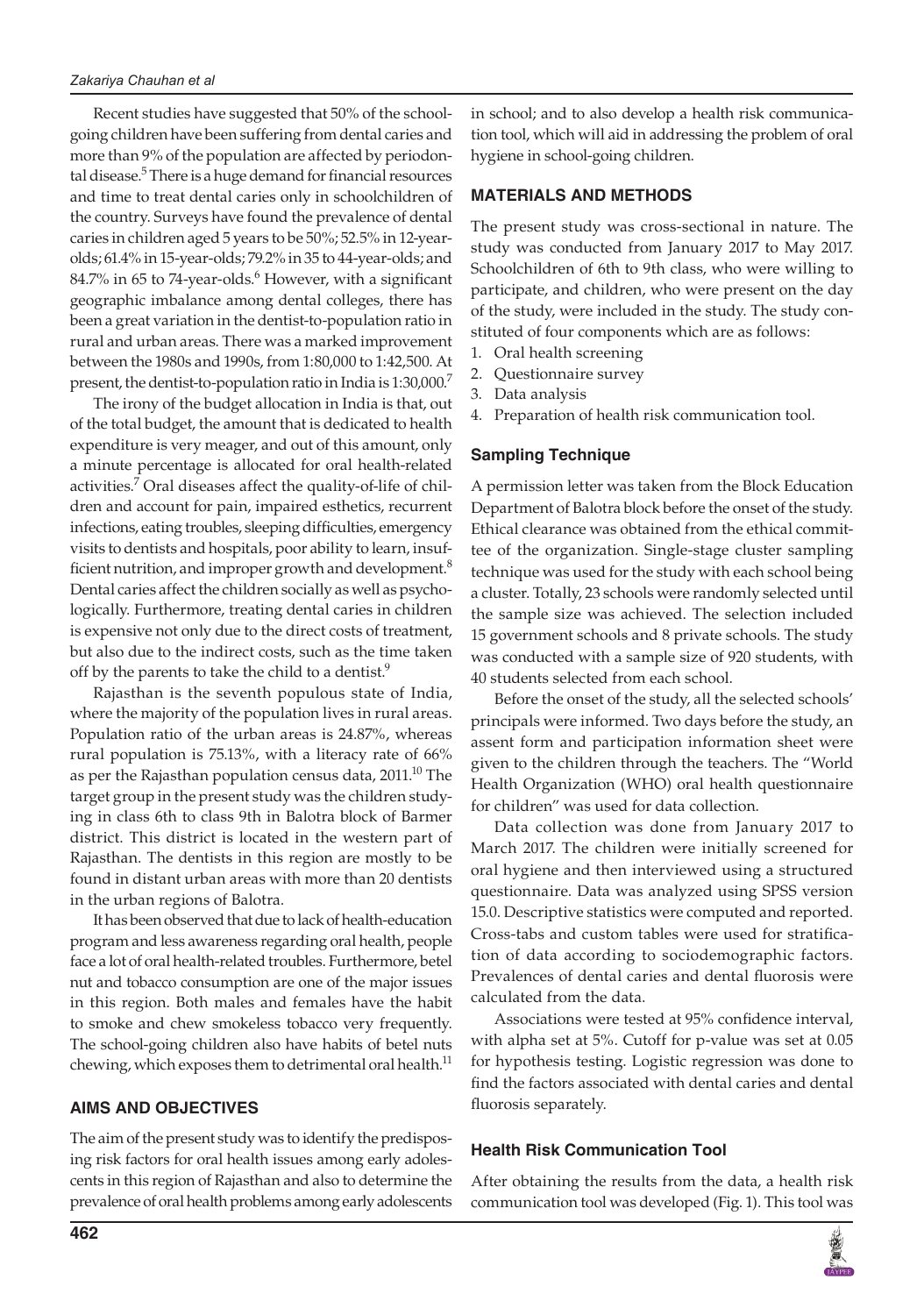# **GOOD ORAL HYGIENE PRACTICE**



**Fig. 1:** Oral health risk communication tool

used as a means of health education in all the schools visited.

This tool included the following instructions (along with pictorial representation of each):

- Brush your teeth with proper brushing technique using toothbrush for 2 minutes daily.
- Brush twice a day, in the morning and before going to bed.
- • Do not use charcoal and neem stick for brushing teeth.
- Eat more leafy vegetables and always brush teeth after eating chocolates and candies.
- Say no to betel nuts, cigarette, and tobacco chewing.
- Inform your parents and visit a dentist if you feel any pain and discomfort in your teeth.

This tool was prepared and shown to subject experts for feedback and improvement. Based on the input, the

final tool was designed, printed, and put up in all the schools visited.

#### **RESULTS**

The overall prevalence of dental caries was 47% since the primary dentition was lost by 12 years of age and replaced entirely by permanent dentition. The prevalence of caries in permanent dentition was taken as the finding of interest and used to represent the prevalence of dental caries as a whole (Graph 1). Prevalence of dental fluorosis observed during the study in the Balotra block, which is a fluoride-endemic zone, was 61% (Graph 2).

Levels of education of both parents were recorded in the study. While one-fourth of the mothers had no formal education, only 4% of the fathers did not attend formal



**Graph 1:** Distribution of caries among the study population (n = 920) **Graph 2:** Distribution of fluorosis among study participants (n = 920)



*World Journal of Dentistry, November-December 2017;8(6):461-466* **463**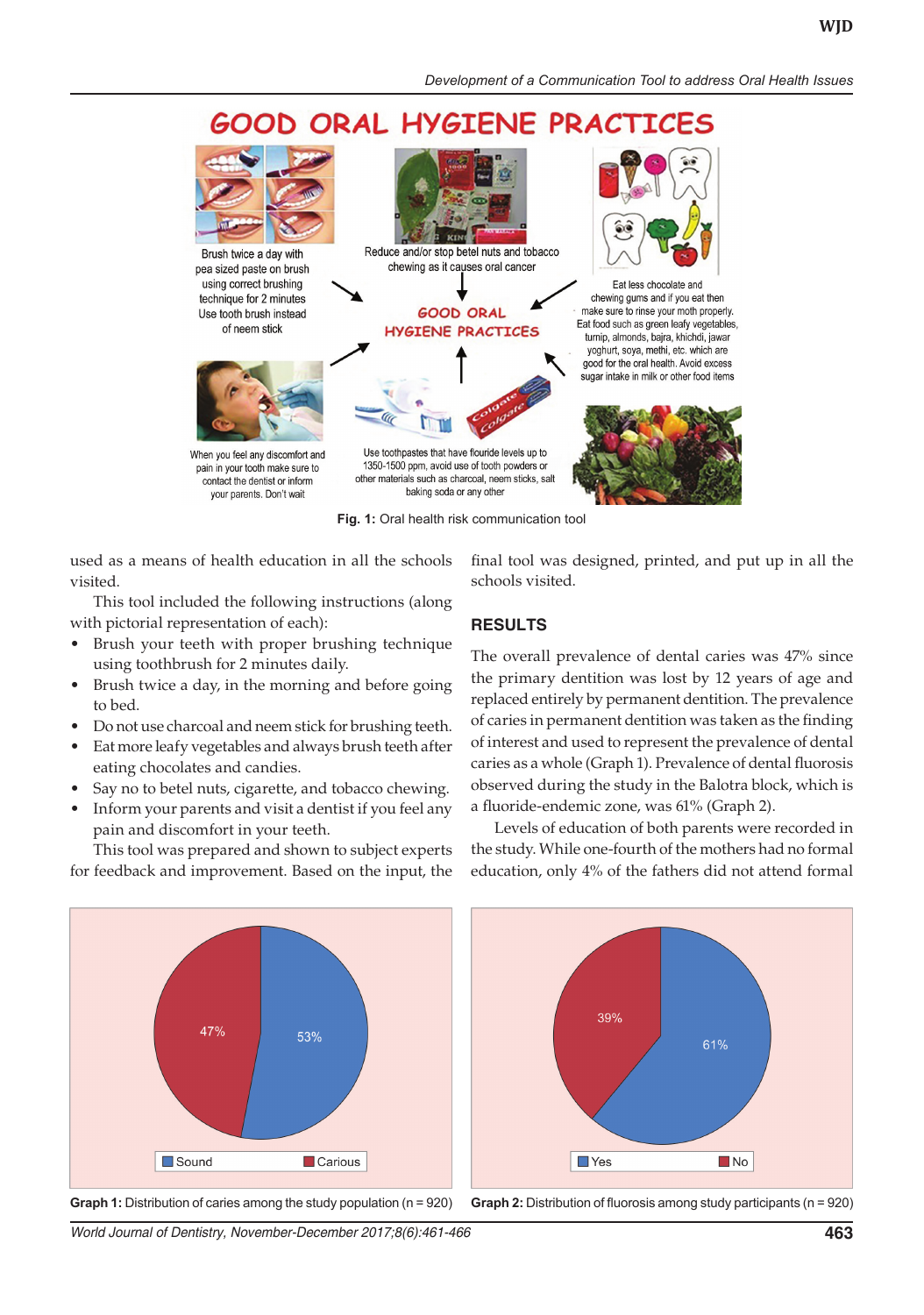**Table 1:** Sociodemographic distribution of participants

| Variable                                         | Category            | Frequency, n (%) |
|--------------------------------------------------|---------------------|------------------|
| Type of school of                                | Public              | 600 (65.2)       |
| participant                                      | Private             | 320 (34.8)       |
| Age group (in years)                             | $10 - 13$           | 573 (62.3)       |
|                                                  | $14 - 17$           | 347 (37.7)       |
| Level of education of Formal schooling<br>father |                     | 885 (96.3)       |
|                                                  | No formal schooling | 34(3.7)          |
| Level of education of Formal schooling           |                     | 676 (73.5)       |
| mother                                           | No formal schooling | 244 (26.5)       |
| Type of place of<br>residence                    | Urban               | 430 (46.7)       |
|                                                  | Rural               | 490 (53.3)       |

**Table 3:** Distribution of study participants with dental caries according to the demographic characteristics (n = 920)

| Variable                         | Yes              | No               |
|----------------------------------|------------------|------------------|
| Category                         | Frequency, n (%) | Frequency, n (%) |
| Gender                           |                  |                  |
| Boy                              | 280 (46.1)       | 328 (53.9)       |
| Girl                             | 124 (39.7)       | 188 (60.3)       |
| Type of school of<br>participant |                  |                  |
| Public                           | 248 (41.3)       | 352 (58.7)       |
| Private                          | 156 (48.8)       | 164 (51.2)       |
| Age group (in years)             |                  |                  |
| $10 - 13$                        | 225 (39.3)       | 348 (60.7)       |
| $14 - 17$                        | 179 (51.6)       | 168 (48.4)       |
| Type of place of<br>residence    |                  |                  |
| Urban                            | 206 (47.9)       | 224 (52.1)       |
| Rural                            | 198 (40.4)       | 292 (59.6)       |
|                                  |                  |                  |

schooling. Balotra block can demographically be categorized into urban and rural areas. The study population consisted of 46% urban participants and 53% children were from rural areas (Table 1).

The study observed that the prevalence of dental caries in primary and permanent dentition was 14% and 44% respectively (Table 2). The oral health problem of dental caries was seen to be lesser in girls (39.7%) as compared with boys (46.1%). This could be due to the inclusion of more boys in the study as compared with girls. Dental caries were found to be more among students in government schools (58.7%). It was also found to be more in the younger age group of 10 to 13 years (60.7%) as compared with the older age group of 14 to 17 years (48.4%). The oral health problem of dental caries was observed more in rural areas (59.6%) as compared with urban areas (52.1%; Table 3).

Dental fluorosis was approximately equal among boys (62.1%) and girls (58.8%). Dental fluorosis was observed in 62.1% students from government schools and in 58.9% of private schoolchildren. Close to two-thirds (65%) of the children in the older age group (14–17 years) presented

**Table 2:** Distribution of caries among study participants according to the type of dentition (n = 920)

| Variable            | Category | Frequency, n (%) |
|---------------------|----------|------------------|
| Permanent dentition | Carious  | 404 (43.9)       |
|                     | Sound    | 516 (56.1)       |
| Primary dentition   | Carious  | 130(14.1)        |
|                     | Sound    | 790 (85.9)       |

**Table 4:** Distribution of study participants with dental fluorosis according to the demographic characteristics (n = 920)

|                               |             | No                    | Yes                   |
|-------------------------------|-------------|-----------------------|-----------------------|
| Variables                     | Category    | n (%)                 | n(%)                  |
| Gender                        | <b>Boys</b> | 226 (37.9)            | 370 (62.1)            |
|                               | Girls       | 126 (41.2)            | 180 (58.8)            |
| Type of school of participant | Public      | 223 (37.9)            | 365(62.1)             |
|                               | Private     |                       | 129 (41.1) 185 (58.9) |
| Age group (in years)          | $10 - 13$   | 231 (41.3) 328 (58.7) |                       |
|                               | $14 - 17$   | 121 (35.3) 222 (64.7) |                       |
| Type of place of residence    | Urban       | 178 (42.0) 24 (58.0)  |                       |
|                               | Rural       | 174 (36.4)            | 304 (63.6)            |

with dental fluorosis and an almost equal proportion (58.7%) of younger children presented with the same. Dental fluorosis observed in children from rural areas was 63.6%, slightly more as compared with urban areas (58%; Table 4).

To account for confounding, multivariate analyses were done. Finally, presentation of dental caries was found to be associated with the type of school of participants, age group, and frequency of cleaning of teeth. Children attending private schools were 1.4 times [95% confidence interval (CI) 1.1, 1.9;  $p < 0.05$ ] more likely to develop dental caries as compared with children from government schools. The odds of getting caries in children between 14 and 17 years of age were 1.5 times (95% CI,  $1.1$ ,  $2.0$ ;  $p < 0.05$ ) the odds of caries in children between 10 and 13 years of age. The odds of getting dental caries in children, who irregularly brush their teeth, were two times more than the odds of getting dental caries in children, who had a regular frequency of cleaning their teeth (95% CI, 1.6,2.7; p < 0.05; Table 5).

## **DISCUSSION**

In the last couple of years, oral health has emerged as a topic of significance in epidemiological research, with many studies being carried out all over India. Most of the studies are focused on schoolchildren since it gives them an opportunity to simultaneously do research on primary and permanent dentitions. The ill effects of caries and other health conditions are known to the community but the real hindrance comes in the implementation of the programme. The problem comes in the implementation of the program. Students of age group of 10 to 16 years were

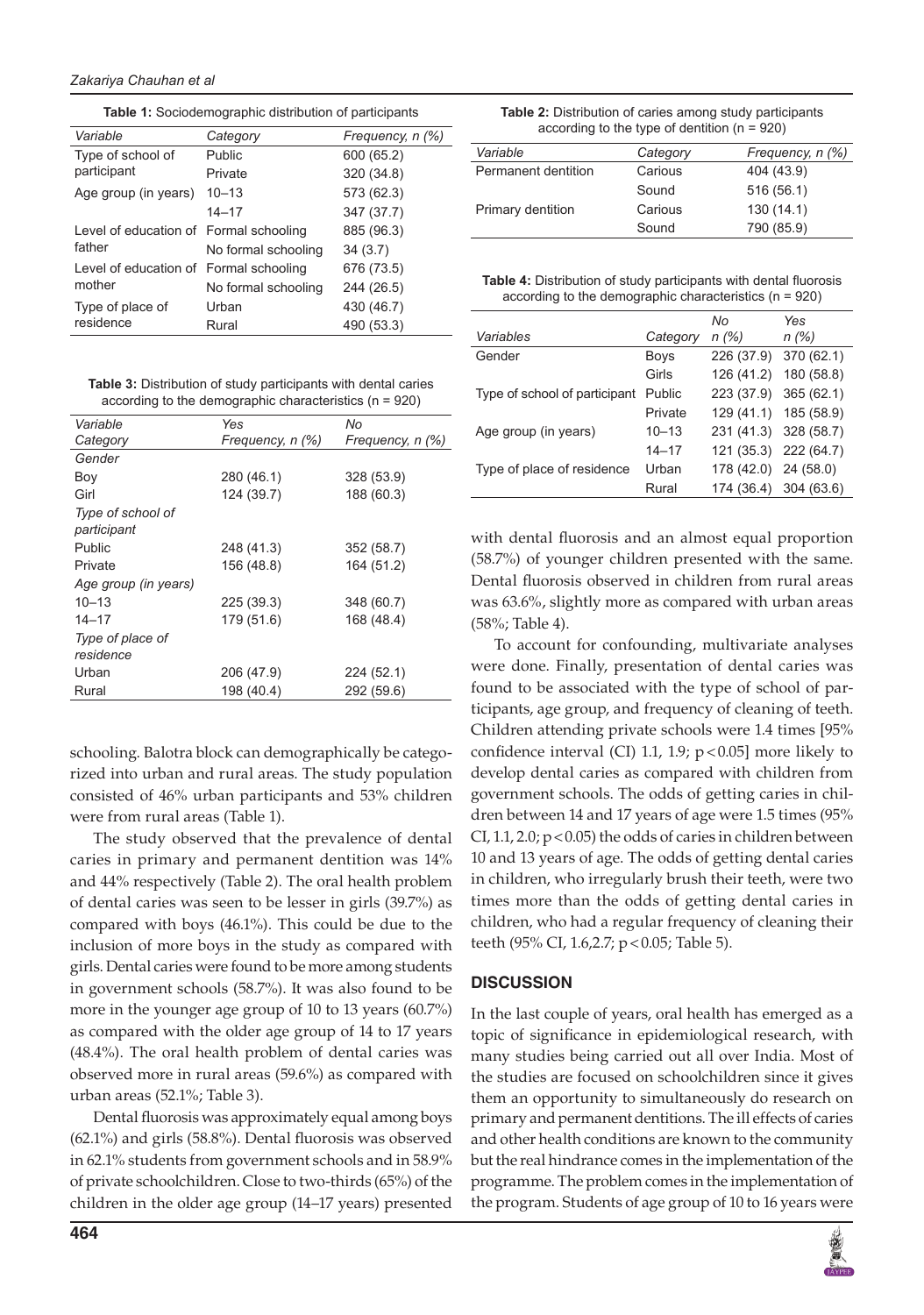| <b>Table 5:</b> Multivariate analysis of factors associated with dental caries |                  |                  |         |                     |
|--------------------------------------------------------------------------------|------------------|------------------|---------|---------------------|
|                                                                                | Caries present   | Caries absent    |         |                     |
|                                                                                | Frequency, n (%) | Frequency, n (%) | p-value | Odds value (CI 95%) |
| Type of school of participant                                                  |                  |                  |         |                     |
| Public                                                                         | 248 (41.3)       | 352 (58.7)       | 0.005   |                     |
| Private                                                                        | 156 (48.8)       | 164 (51.2)       |         | 1.4(1.1, 1.9)       |
| Age group (in years)                                                           |                  |                  |         |                     |
| $10 - 13$                                                                      | 225 (39.3)       | 348 (60.7)       | 0.001   |                     |
| $14 - 17$                                                                      | 179 (51.6)       | 168 (48.4)       |         | 1.5(1.1, 2.0)       |
| Frequency of cleaning teeth                                                    |                  |                  |         |                     |
| Regular                                                                        | 189 (43.8)       | 334 (56.2)       | 0.001   |                     |
| Irregular                                                                      | 215(47.1)        | 182 (52.9)       |         | 2.1(1.6, 2.7)       |

*Development of a Communication Tool to address Oral Health Issues*

included in the study, and this is the age when permanent teeth finish erupting, and it becomes crucial to take care of teeth, as it will have a life-long effect.

With the help of a school oral-health program, we can educate children and parents together, and this will be beneficial as parents can control children's habits. For achieving the WHO goals of 2020 related to oral health, school oral health programs must be implemented consistently and regularly. The main rationale behind implementing the school oral health program is to improve a child's habit as well as parents' knowledge regarding good oral health and proper brushing technique. The parents must be aware of proper brushing techniques and fluoride knowledge, especially regarding toothpastes containing fluoride. This is a priority issue because the study shows that children used toothpastes, unaware of their fluoride content. This is a cause for concern since Balotra is a fluoride-endemic region. It was observed that the people in this region were ignorant about their oral health. They are found visiting dentists only in cases of an emergency, and no preventive step was taken during the early stages of the condition.

Prevalence of dental fluorosis, observed during the study in the Balotra block, was 61%. The findings were similar to a study done in Jaipur city of Rajasthan, wherein the prevalence of dental fluorosis in children was 51%.12 This was also similar to results observed in Gurgaon, a fluoride-endemic area, which recorded a prevalence of 76% of dental fluorosis in children of age 12 years.<sup>13</sup> Dental caries was found to be more in government schools (58.7%). It was also found to be more in younger age group (10–13 years; 60.7%) as compared with the older age group (14–17 years; 48.4%). On the contrary, the National Oral Health Survey and fluoride mapping, where they found more prevalence of dental caries with respect to older age group.<sup>14,15</sup>

The oral health problem of dental caries was observed more in rural area (59.6%) as compared with urban area (52.1%). Dental fluorosis observed in children from rural areas was 63.6%, slightly more as compared with urban area (58%). The probable reason could be that the people residing in urban areas use water filters. Hence, the oral health problem of dental fluorosis was seen to be lower in children from urban areas.

Children attending private schools were 1.4 times (95% CI, 1.1-1.9;  $p < 0.05$ ) more likely to develop dental caries as compared with children from government schools. One of the possible reasons for this could be the higher socioeconomic status of children from private schools, thereby, giving them more access to junk food and items known to cause caries. The odds of getting caries in children between 14 and 17 years of age were 1.5 times (95% CI 1.1, 2.0;  $p < 0.05$ ) more than the odds of getting caries in children between 10 and 13 years of age. The odds of getting dental caries in children, who irregularly brush their teeth, were 2 times more than the odds of getting dental caries in children, who had a regular frequency of cleaning their teeth (95% CI, 1.6,2.7;  $p < 0.05$ ).

One of the best methods to tackle oral health diseases is increasing awareness among people, and educating as many people as possible on oral health. This will lead to a steady decline in poor oral health, mainly because people will prevent disease onset itself. The advantage of a selfadministered questionnaire over an interview is that the respondents do not feel pressurized to give socially desirable results. Since they do not have to face the interviewer and are guaranteed anonymity, the responses received are more accurate. This is particularly beneficial in case of deleterious habits.

School-going children are highly impressionable, and it is essential that they are made aware about the importance of good oral health. They are at high risk of developing deleterious habits, such as smoking, betel nut chewing, and tobacco consumption. These habits have a negative impact on children and their overall health and well-being. Hence, there is a need for awareness programs at school levels. These should focus on educating children about good oral hygiene practices, the harmful and addictive effects of betel nut and tobacco, and also the